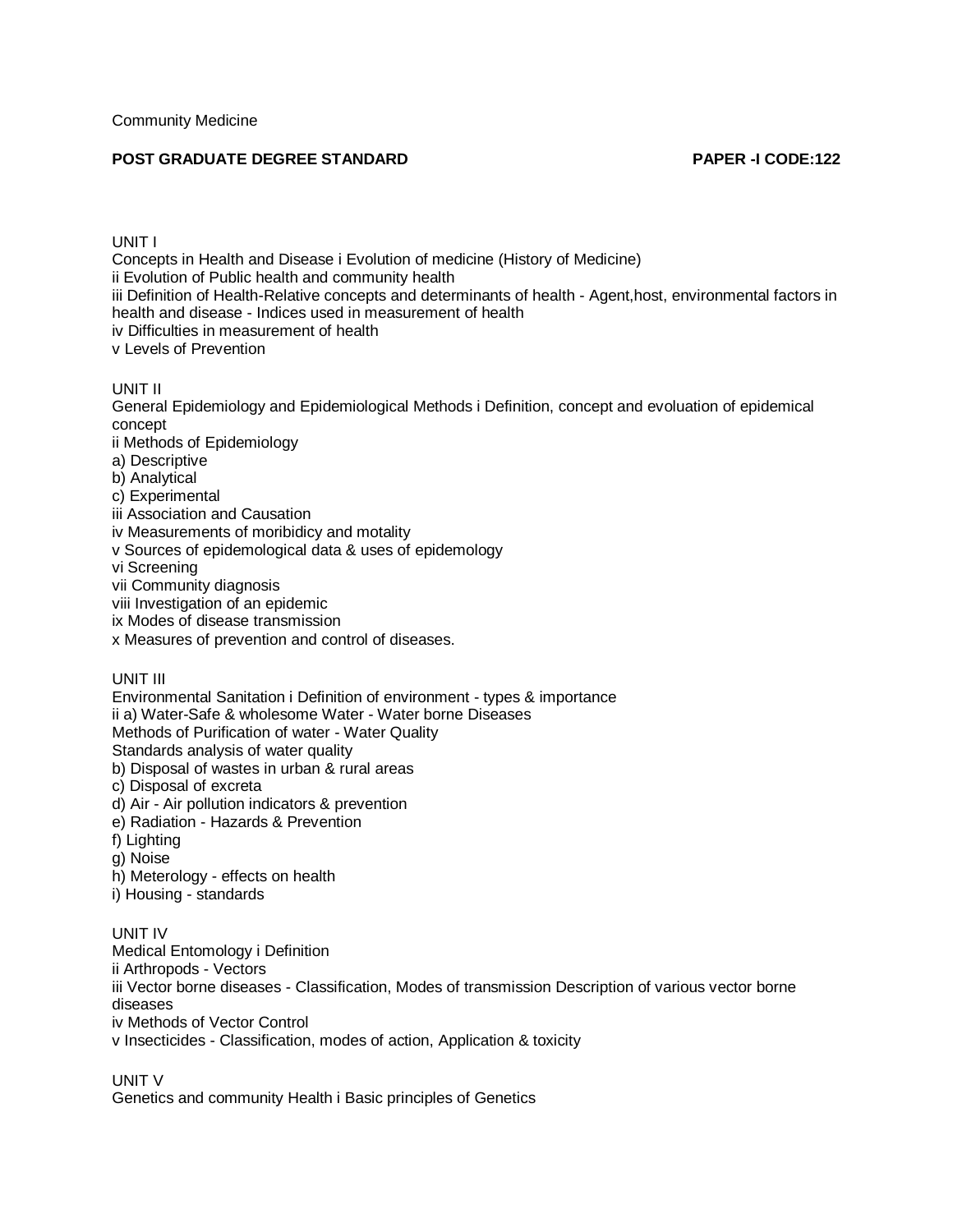ii Chromosomal Disorder iii Genetic prediposition in Common disorder iv Preventive and social measures - Eugenics & Euhenics, Genetic counselling etc v Early diagnosis, treatment and rehabilitation UNIT VI Sociology and Community Health i Concept in Sociology relating to health ii Social Medicine iii Family - Definition types, merits & elements iv Community

v Clinico Social evaluation of the individual in relation to Social, economic and Cultural aspects. attitude to health, Diseases and health services. vi Identification of Social factors in relation to health and diseases

vii Urbanisation & Industrialisation

UNIT VII

Biostatistics i Definition, Scope and uses of bio statistics ii Collection, Classification and presentation of statistical data iii Analysis and interpretation of data iv Sources & uses of statistics v Tests of significance vi Sample size determination vii Multivariate analysis viii Life table

UNIT VIII **Nutrition** i Classification and sources of various nutrients ii Nutritional requirements iii Nutritional Diseases iv Nutritional Assessment v National Programme in Nutrition

UNIT IX Health Education i Definition ii Approaches in health education iii Methods of Health Education iv Barriers to effective Communications v Principles of Heath Education

UNIT X International Health Education i International Health Organisations a. WHO b. UNICEF c. Red Cross ii Voluntary Health Organisation iii International Health Regulations.

PAPER - II UNIT I Epidemiology of specific diseases i Extent of the problem ii Epidemiology iii Natural History of diseases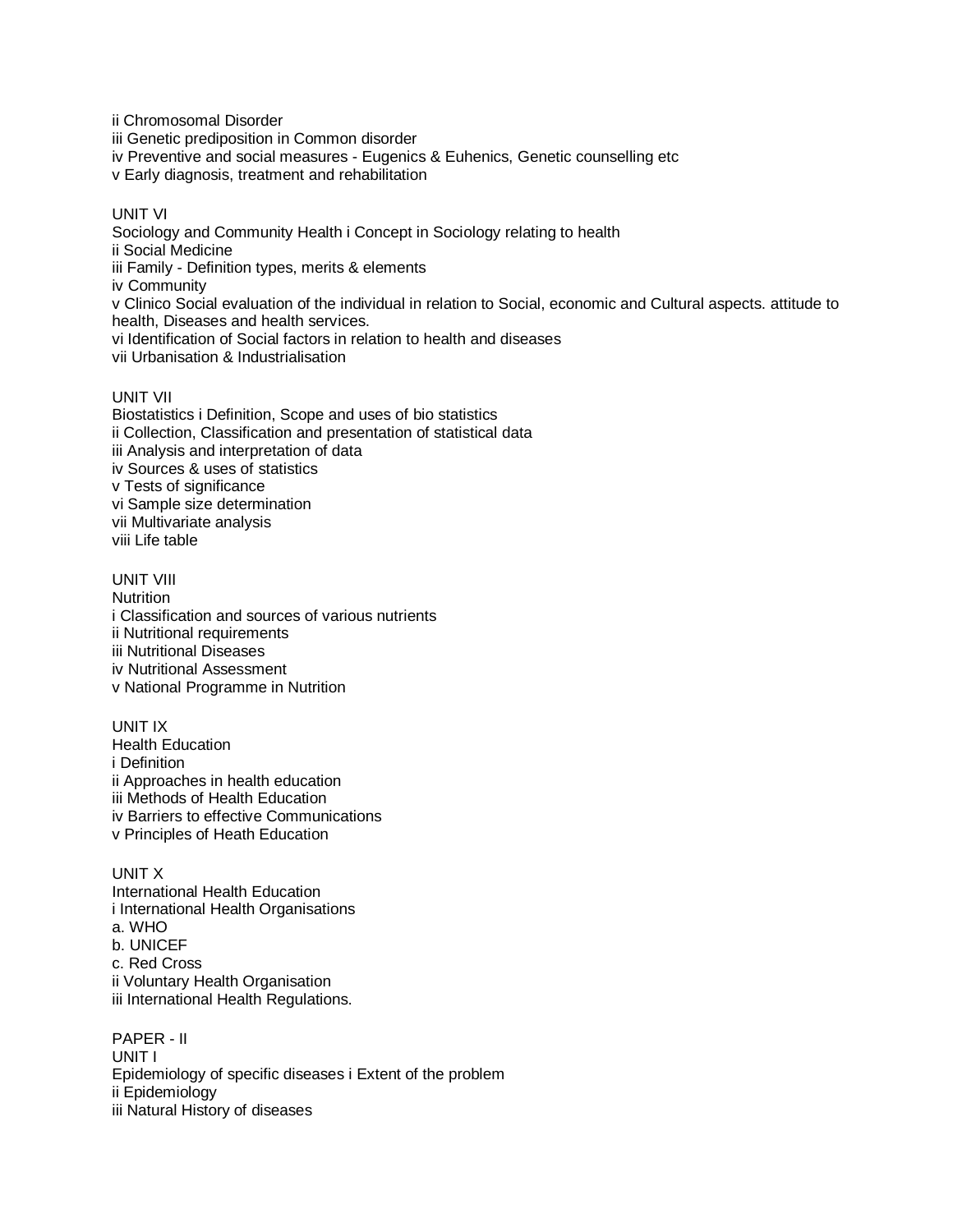iv Clinical features v Diagnosis vi Management vii Prevention viii Relevant National Programmes i.Communicable diseases Measles,Mumps,Rubella, chickenpox,Acute respiratory infections,Diptheria, Tetanus, Pertussis, Polio myelitis & Diarrhoeal Diseases, Typhoid,Cholera,Dysentery Hepatitis,STD,AIDS,Malaria, Filaria,Japanese Encephalitis,Plague,Leptospirosis, Leprosy,Tuberculosis, Helminthic,Rabies Infestations,etc. ii. Non Communicable diseases Hypertension, Coronary Heart Diseases,Carebero vascular diseases, Blindness, Accidents, Diabetics, Mental disorders etc.

### UNIT II

Demography & Family Planning i Definition & Demography, Demographic cycle Population Trends.

ii Demographic indices

iii Population control measures and National Population Policy

iv National Family Welfare Programme v. Different Family Planning Methods Advantages & Disadvantages, Mode of action etc

v Medical Termination of Pregnancy Act

### UNIT III

Maternal and Child Health i Need for specialised services for these groups ii C.S.S.M. and R.C.H. programmes iii M.C.H. Indicators iv Monitoring of growth and development v I.C.D.S vi Organisation & provision of M.C.H. Services

UNIT IV School Health i Important of School Health ii Objectives of School Health Programme iii Components of School Health Programme iv Critical analysis of School Health Programme

### UNIT V

Urban Health i Problems of urbanisation ii Organisation of Health services in Urban areas

# UNIT VI

Occupational Health i Definition ii Classification of Occupational Hazards and Diseases iii Preventive measures for Occupational Diseases iv Employees State Insurance Scheme v Factories Act

UNIT VII Mental Health i Important of Mental Health ii Types of mental Illness and causes